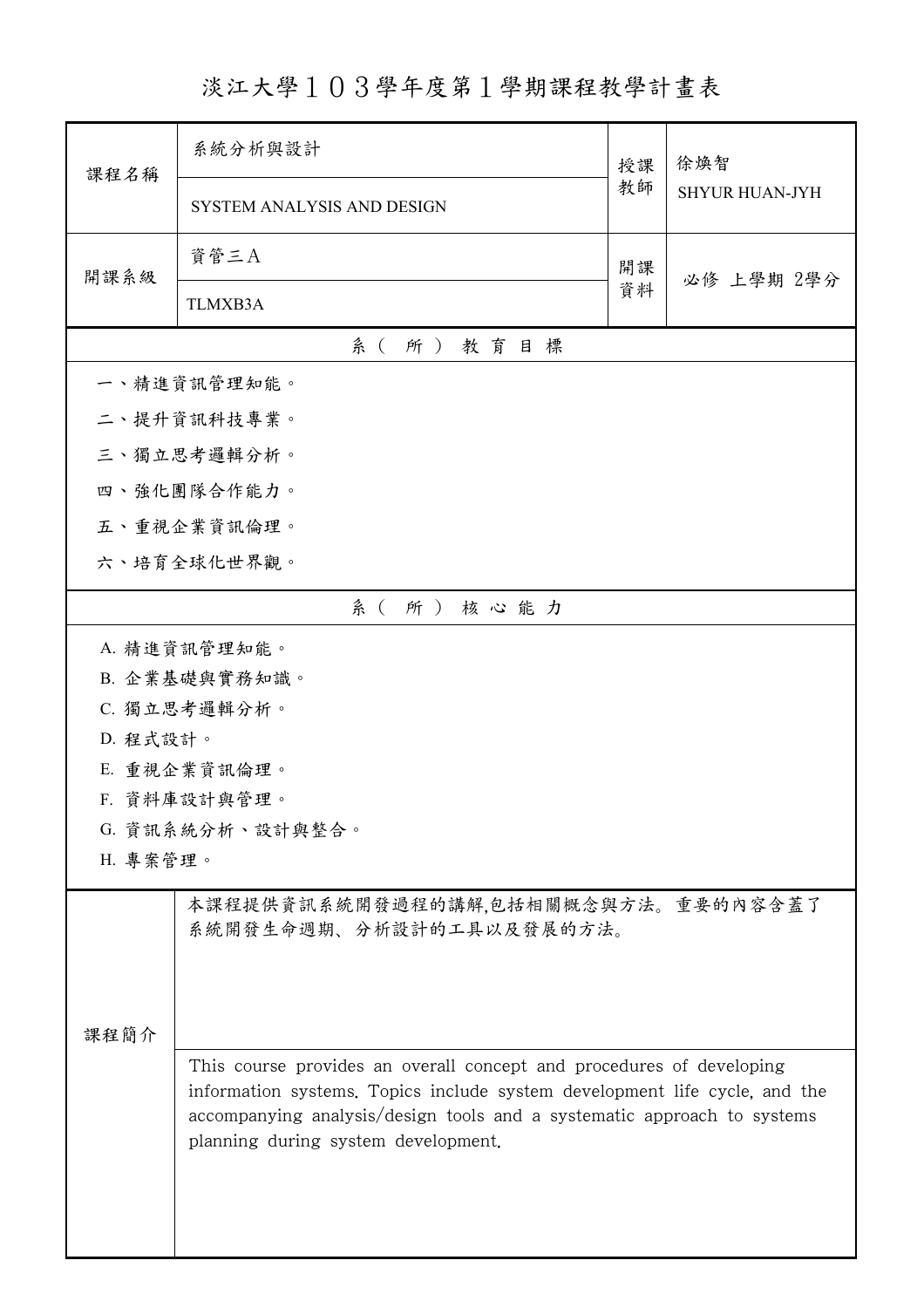本課程教學目標與目標層級、系(所)核心能力相關性 一、目標層級(選填): (一)「認知」(Cognitive 簡稱C)領域:C1 記憶、C2 瞭解、C3 應用、C4 分析、 C5 評鑑、C6 創造 (二)「技能」(Psychomotor 簡稱P)領域:P1 模仿、P2 機械反應、P3 獨立操作、 P4 聯結操作、P5 自動化、P6 創作 (三)「情意」(Affective 簡稱A)領域:A1 接受、A2 反應、A3 重視、A4 組織、 A5 內化、A6 實踐

二、教學目標與「目標層級」、「系(所)核心能力」之相關性:

 (一)請先將課程教學目標分別對應前述之「認知」、「技能」與「情意」的各目標層級, 惟單項教學目標僅能對應C、P、A其中一項。

 (二)若對應「目標層級」有1~6之多項時,僅填列最高層級即可(例如:認知「目標層級」 對應為C3、C5、C6項時,只需填列C6即可,技能與情意目標層級亦同)。

 (三)再依據所訂各項教學目標分別對應其「系(所)核心能力」。單項教學目標若對應 「系(所)核心能力」有多項時,則可填列多項「系(所)核心能力」。

(例如:「系(所)核心能力」可對應A、AD、BEF時,則均填列。)

| 序              | 教學目標(中文)       | 教學目標(英文)                                                          | 相關性            |           |
|----------------|----------------|-------------------------------------------------------------------|----------------|-----------|
| 號              |                |                                                                   | 目標層級           | 系(所)核心能力  |
| $\mathbf{1}$   | 系統開發過程與方法的了解   | Understanding the informaiton<br>system development cycle         | C <sub>4</sub> | <b>GH</b> |
| $\overline{2}$ | 了解結構化系統分析與設計方法 | Understand the structured<br>System Analysis and Design<br>Method | P <sub>3</sub> | FG        |
| $\overline{3}$ | 專案管理的技巧        | Learning the technology of<br>project management                  | A4             | <b>GH</b> |
|                |                | 教學目標之教學方法與評量方法                                                    |                |           |
| 序<br>號         | 教學目標           | 教學方法                                                              | 評量方法           |           |
| $\mathbf{1}$   | 系統開發過程與方法的了解   | 講述、討論、問題解決                                                        | 紙筆測驗           |           |
| $\overline{2}$ | 了解結構化系統分析與設計方法 | 講述、討論、問題解決                                                        | 紙筆測驗           |           |
| $\overline{3}$ | 專案管理的技巧        | 講述、討論、問題解決                                                        | 紙筆測驗、報告        |           |
|                |                |                                                                   |                |           |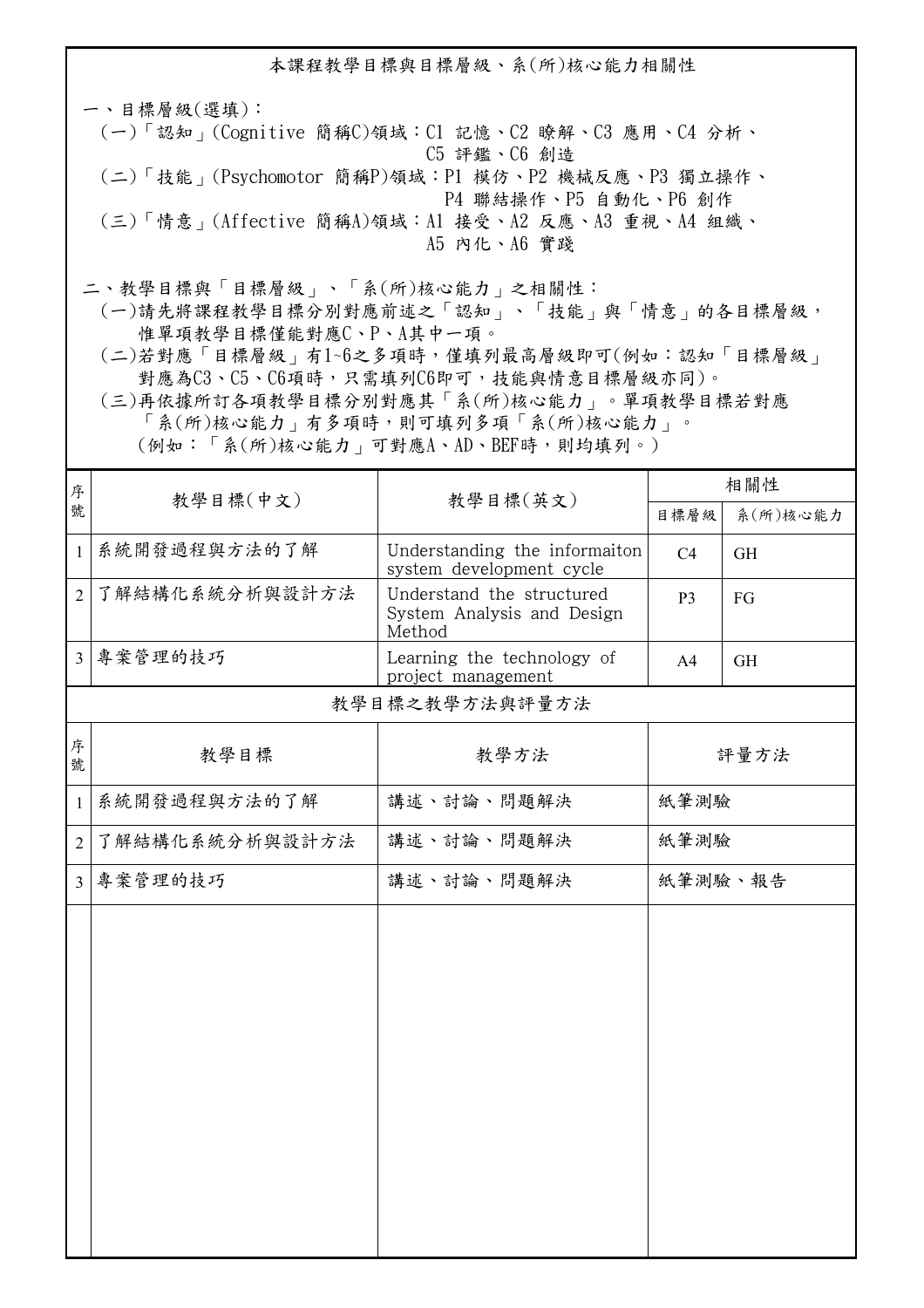| 本課程之設計與教學已融入本校校級基本素養        |                               |                                 |                                              |    |  |
|-----------------------------|-------------------------------|---------------------------------|----------------------------------------------|----|--|
| 淡江大學校級基本素養                  |                               |                                 | 內涵說明                                         |    |  |
| 全球視野                        |                               |                                 | 培養認識國際社會變遷的能力,以更寬廣的視野了解全球化<br>的發展。           |    |  |
| 資訊運用                        |                               |                                 | 熟悉資訊科技的發展與使用,並能收集、分析和妥適運用資<br>訊。             |    |  |
| 洞悉未來<br>$\langle \ \rangle$ |                               |                                 | 瞭解自我發展、社會脈動和科技發展,以期具備建構未來願<br>景的能力。          |    |  |
| 品德倫理<br>$\langle \ \rangle$ |                               |                                 | 了解為人處事之道,實踐同理心和關懷萬物,反省道德原則<br>的建構並解決道德爭議的難題。 |    |  |
| 獨立思考<br>$\langle \rangle$   |                               |                                 | 鼓勵主動觀察和發掘問題,並培養邏輯推理與批判的思考能<br>力。             |    |  |
| 樂活健康<br>$\langle \rangle$   |                               |                                 | 注重身心靈和環境的和諧,建立正向健康的生活型態。                     |    |  |
| 團隊合作                        |                               |                                 | 體察人我差異和增進溝通方法,培養資源整合與互相合作共<br>同學習解決問題的能力。    |    |  |
| 美學涵養                        |                               |                                 | 培養對美的事物之易感性,提升美學鑑賞、表達及創作能<br>力。              |    |  |
|                             |                               |                                 | 授課進度表                                        |    |  |
| 週<br>欤                      | 日期起訖                          |                                 | 內 容 (Subject/Topics)                         | 備註 |  |
| 1                           | $103/09/15$ ~<br>103/09/21    | Introduction                    |                                              |    |  |
| 2                           | $103/09/22$ ~<br>103/09/28    | 資訊系統開發概論                        |                                              |    |  |
| 3                           | $103/09/29$ ~<br>103/10/05    | Systems Planning and Selection  |                                              |    |  |
| $\overline{4}$              | $103/10/06 \sim$<br>103/10/12 | Determining System Requirements |                                              |    |  |
| 5                           | $103/10/13$ ~<br>103/10/19    | Process Modeling                |                                              |    |  |
| 6                           | $103/10/20$ ~<br>103/10/26    | Process Modeling                |                                              |    |  |
| 7                           | $103/10/27$ ~<br>103/11/02    | Process Modeling Practice       |                                              |    |  |
| 8                           | $103/11/03$ ~<br>103/11/09    | Data Modeling                   |                                              |    |  |
| 9                           | $103/11/10$ ~<br>103/11/16    | Data Modeling                   |                                              |    |  |
| 10                          | $103/11/17$ ~<br>103/11/23    | 期中考試週                           |                                              |    |  |
| 11                          | $103/11/24$ ~<br>103/11/30    | Data Modeling Practice          |                                              |    |  |
| 12                          | $103/12/01$ ~<br>103/12/07    | System Design                   |                                              |    |  |
|                             |                               |                                 |                                              |    |  |